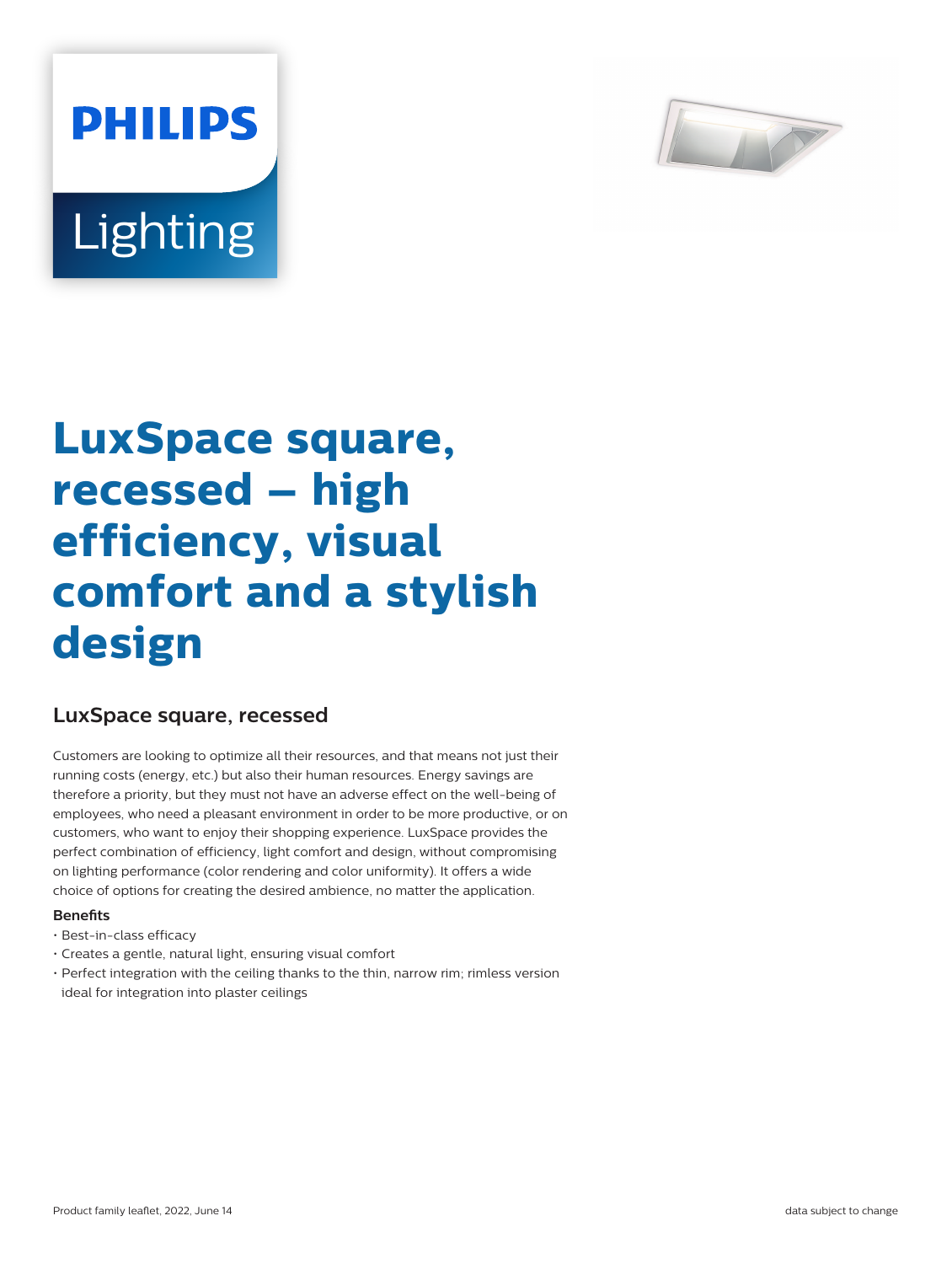#### **Features**

- Choice of four optics: high-gloss, facetted, matt and white
- Rim colors: high-gloss metalized, white (RAL9010), grey, black (RAL9004) as standard (any other RAL color possible upon request)
- Rimless version available
- Compliant for central emergency lighting with DC
- Multiple additional options: emergency lighting (single battery 3 hours), throughwiring

#### **Application**

- Offices
- Retail
- Hospitals
- Hotels
- Airports

#### **Specifications**

| Type                                                       | DN572B (square, recessed version) | Dimming        | DALI dimming possible (PSD-E)                                   |  |
|------------------------------------------------------------|-----------------------------------|----------------|-----------------------------------------------------------------|--|
| Ceiling type                                               | Plaster (board) ceiling           | Options        | Emergency lighting 3 hours (EL3)                                |  |
| Ceiling grid                                               | 200 x 200 mm                      |                | Through-wiring                                                  |  |
| Light source                                               | Non-replaceable LED module        |                | Rimless version for plaster ceilings                            |  |
| Power                                                      | 11, 18 or 22 W                    |                | Different cable and connector options available to support fast |  |
| Light colour                                               | 830, 840, 927, 930 and 940        |                | installation                                                    |  |
|                                                            | Colour Rendering Index > 80       |                | Housing and rim: aluminium                                      |  |
|                                                            | > 90                              |                | Reflector: plastic, aluminium-coated (for high-gloss and        |  |
| Lumen maintenance at                                       | L90                               |                | faceted optics)                                                 |  |
| median useful life*                                        |                                   | Colour         | Rim: white (RAL 9003), grey (RAL 9006), black (RAL 9004)        |  |
| 50,000h                                                    |                                   | Optic          | High-gloss mirror (C)                                           |  |
| Control gear failure rate 5%                               |                                   |                | Matt mirror (M)                                                 |  |
| at median useful life                                      |                                   |                | Faceted reflector (F)                                           |  |
| 50,000h                                                    |                                   |                | White reflector (WR)                                            |  |
| <b>Performance Ambient</b>                                 | +25 °C                            | Connection     | Push-in connector or with pull relief                           |  |
| <b>Temperature Tq</b>                                      |                                   | Installation   | Fixed with spring fasteners                                     |  |
| <b>Operating temperature</b> $+10$ to $+40$ <sup>o</sup> C |                                   | <b>Remarks</b> | External driver included                                        |  |
| range                                                      |                                   |                | Through-wiring possible                                         |  |
| <b>Driver</b>                                              | Separate                          | <b>Remarks</b> | External driver included                                        |  |
| <b>Mains voltage</b>                                       | 230 or 240 V/50-60 Hz             |                |                                                                 |  |
|                                                            |                                   |                |                                                                 |  |

#### **Versions**



**LuxSpace2 Square - LED Module, system flux 1200 lm**